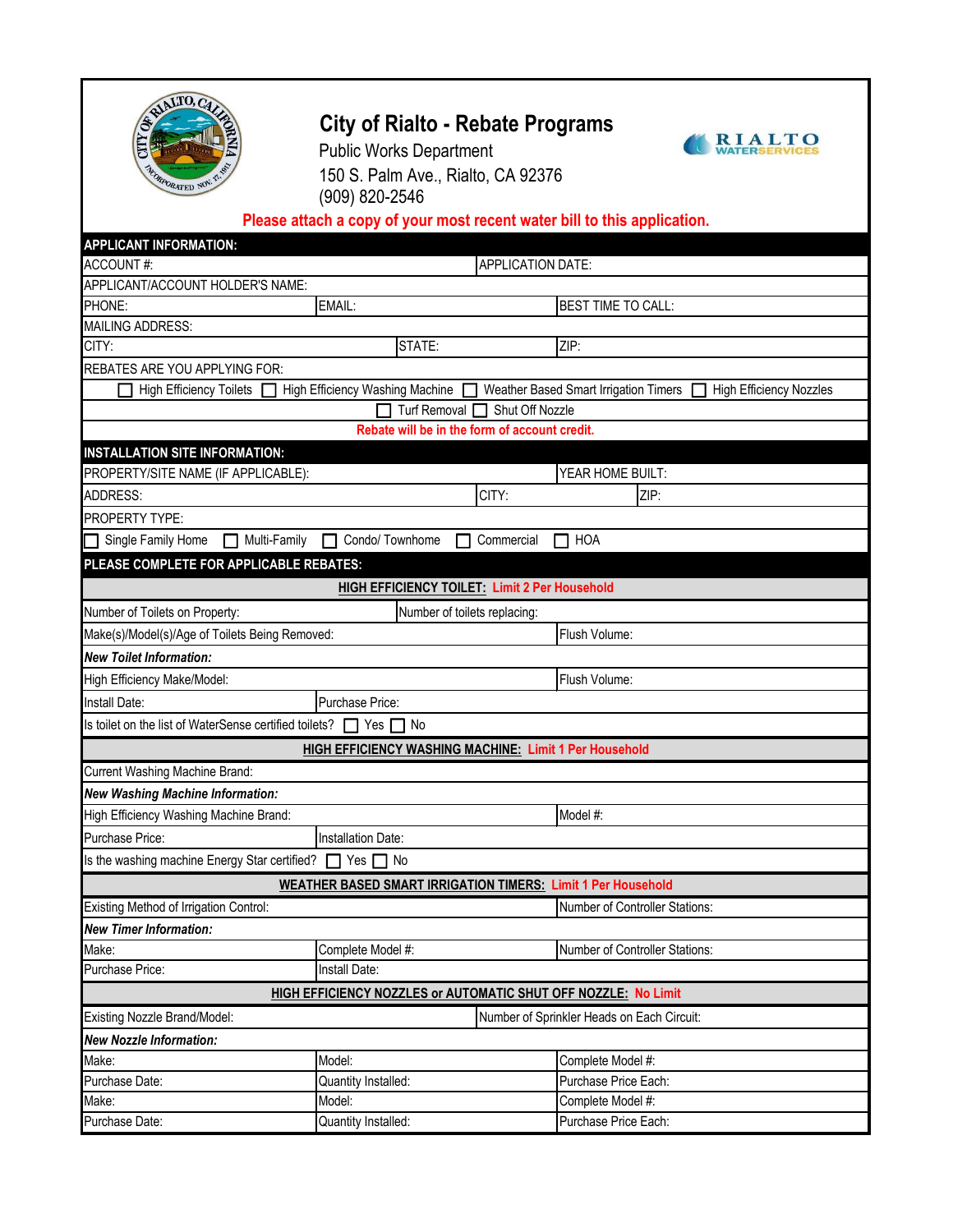|                                                                                                                                   | <b>TURF REPLACEMENT PROGRAM: Pre-inspection Required</b>                      |                                      |  |  |  |
|-----------------------------------------------------------------------------------------------------------------------------------|-------------------------------------------------------------------------------|--------------------------------------|--|--|--|
| <b>New Landscape Information:</b>                                                                                                 |                                                                               | <b>Pre-Inspection Approval Date:</b> |  |  |  |
| Mulch $\Box$ Drip Irrigation                                                                                                      | Inland Empire Garden Friendly Plants                                          | Other                                |  |  |  |
| Date Installed:                                                                                                                   | Date Installed:                                                               | Date Installed:                      |  |  |  |
| Purchase Price:                                                                                                                   | Purchase Price:                                                               | Purchase Price:                      |  |  |  |
| <b>Square Footage of Turf Removed:</b>                                                                                            |                                                                               |                                      |  |  |  |
|                                                                                                                                   |                                                                               |                                      |  |  |  |
| <b>QUALIFICATIONS AND RULES:</b>                                                                                                  |                                                                               |                                      |  |  |  |
| 1. All participants must be a Rialto Water Services customer.                                                                     |                                                                               |                                      |  |  |  |
| 2. To obtain a rebate, customers must agree to a pre/post installation site inspection. This service is provided free of charge   |                                                                               |                                      |  |  |  |
| to customers.                                                                                                                     |                                                                               |                                      |  |  |  |
| 3. Customer must provide the City of Rialto with the itemized dated sales purchase receipt(s) for any products included in        |                                                                               |                                      |  |  |  |
| this program. Only products within the rebate program are eligible for rebate. If the purchase price for any of the products      |                                                                               |                                      |  |  |  |
| includes installation charges, the purchase and installation must be listed separately on the original receipt.                   |                                                                               |                                      |  |  |  |
| 4. All applications must be complete and signed for approval to be eligible for rebate.                                           |                                                                               |                                      |  |  |  |
| 5. Rebates will not exceed the purchase amount of the rebate product.                                                             |                                                                               |                                      |  |  |  |
| 6. Rebates will be processed on a first-come-first-serve basis until funds for the fiscal year are exhausted.                     |                                                                               |                                      |  |  |  |
| 7. Rebate requests may be tracked with pre-installation and post-installation inspections to ensure the implementation and        |                                                                               |                                      |  |  |  |
| use of the rebated products.                                                                                                      |                                                                               |                                      |  |  |  |
| 8. After validation of purchase and installation of the approved product, customers will receive a rebate in the form of a credit |                                                                               |                                      |  |  |  |
| to their water account.                                                                                                           |                                                                               |                                      |  |  |  |
| 9. If customer participates in the turf replacement program they agree to maintain the water efficient landscape                  |                                                                               |                                      |  |  |  |
| improvements for the duration of the ownership of the property.                                                                   |                                                                               |                                      |  |  |  |
|                                                                                                                                   |                                                                               |                                      |  |  |  |
|                                                                                                                                   | 10. Account credits will be issued within 45 days after application approval. |                                      |  |  |  |

possession of a rebate applications does not guarantee receiving a rebate/account credit. The City reserves the right to change the terms of this program at its discretion at any time. By participating in this program, you waive and release City of Rialto and Rialto Water Services from any and all claims and causes of action arising out of the installation or use of rebated products. Any claim based upon defect or failure of performance of rebated products should be pursued with the manufacturer/distributor. The City of Rialto and Rialto Water Services is not responsible for receipts or paperwork lost in the U.S. mail. The District cannot guarantee that any participation in this program will result in lower water utility bills. Customer is responsible for complying with local ordinances, restrictions, rules and regulations prior to installing any new equipment. At any time this program can be subject to change or termination without prior notice.

I certify that the information contained in this application is true and correct. I have read, understand and agree to the qualifications and rules listed in this application.

Authorized Signature Title (if applicant is a business) Date

Please mail all rebate applications, receipts and a copy of your water bill to the City of Rialto, Attn: Public Works Dept. Rebates, 150 S. Palm Ave., Rialto, CA 92376

| <b>FOR OFFICE USE ONLY</b> |     |                               |  |  |
|----------------------------|-----|-------------------------------|--|--|
| Date inspected:            | By: | <b>Public Works Dept.:</b>    |  |  |
| Denied<br>Approved         |     | Reviewed By:                  |  |  |
| Notes:                     |     | Approved By:                  |  |  |
|                            |     | Date Submitted to Veolia/RWS: |  |  |
| Rebate Amount \$           |     |                               |  |  |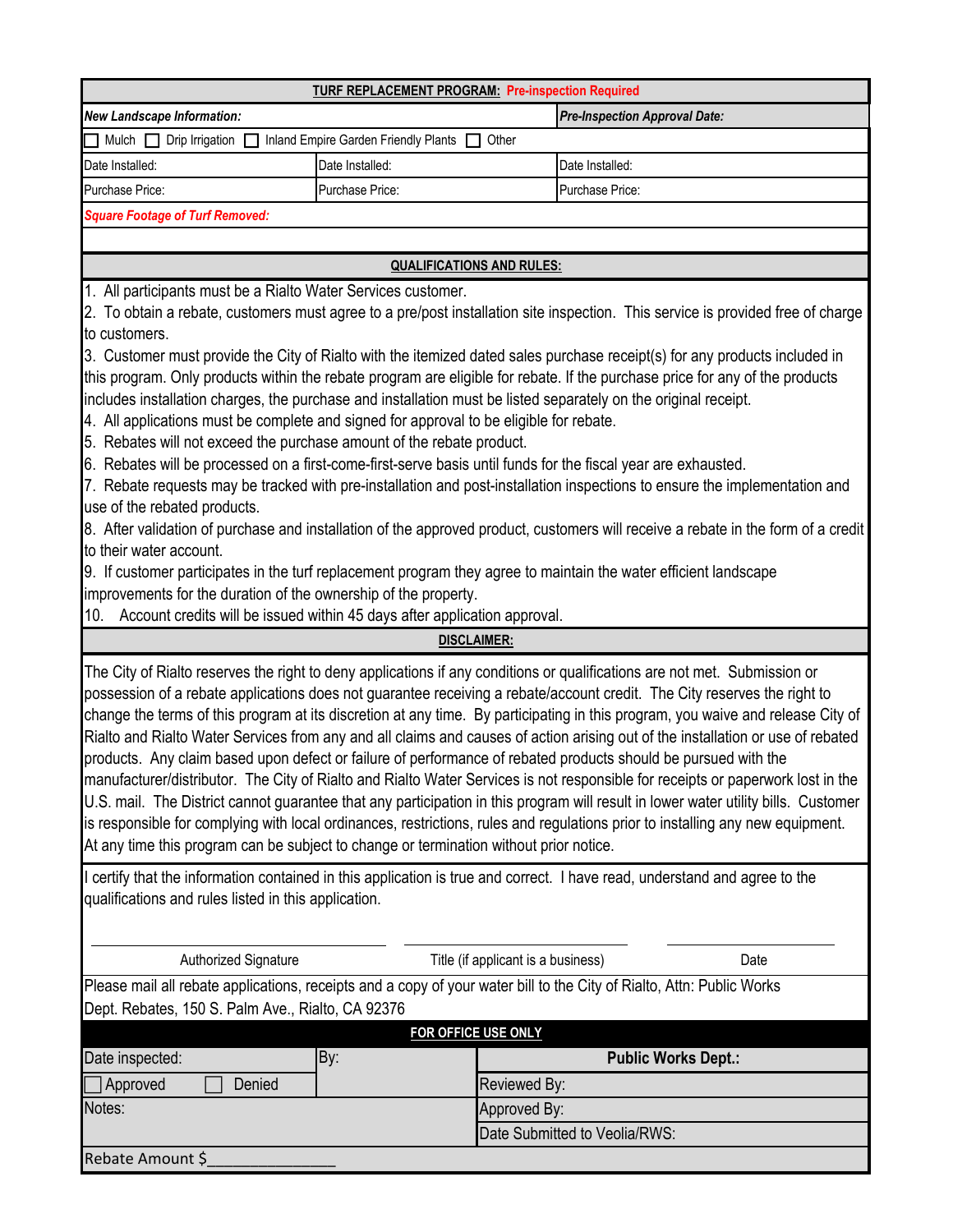

# **City of Rialto - Rebate Program**





#### **REBATE INFORMATION SHEET: SPECIFICATIONS FOR ELIGIBLE PRODUCTS**

#### **General Information:**

Below is a list of rebate programs that are offered to our residential and commercial customers (commercial customers on a case by case basis). Pre-inspection and post-inspections may be required to obtain a rebate. Rebates will be awarded on a first come, first serve basis, given all requirements are met. Should you have any questions regarding rebates, please contact Rialto Water Services at 909-820-2546.

#### **HIGH EFFICIENCY IRRIGATION NOZZLES AND SHUT OFF NOZZLE**

High Efficiency Nozzles are sprinkler nozzles designed to reduce water consumption. High Efficiency Nozzles can come in form of rotary nozzles and spray nozzles. Instead of a fixed stream of water, rotary nozzles deliver multiple streams, reducing water waste. High Efficiency nozzles deliver a wider stream of water that decreases overspray and runoff. Increase in water droplet size in newer spray nozzles decrease the amount of overspray while increasing amount applied to vegetation. High efficiency nozzles are designed for easy replacement on pop-up irrigation heads. The rebate amount for qualifying nozzles is \$4 per nozzle. The rebate for Shut Off Nozzles are \$10. Eligible nozzles are as follows:

• Nozzles must be new;

• Nozzles must have documentation (pamphlet, sticker, etc.) signifying its water use efficiency;

• While there is no minimum requirement to be eligible for rebate, it is required that all nozzles on an individual valve circuit be replaced at the same time for effective conservation.

## **WEATHER BASED SMART IRRIGATION TIMERS**

Weather based smart irrigation timers (Smart timers) improve irrigation efficiency by reducing the amount of over irrigation and watering time, reducing the amount of over watering. Smart timers have a weather based component that tracks current weather conditions by use of a weather sensor and will turn off, or reduce irrigation if precipitation is present or irrigation is not needed. The rebate amount for a qualifying Smart timer is \$100. Eligible smart timers are as follows:

• Customers must have an existing automated irrigation system with an operable irrigation controller;

• Smart timer must be new and include a weather sensor or the purchase/installation of a weather sensor that is compatible with existing irrigation timer; thus making it a "smart timer".

## **HIGH EFFICIENCY WASHERS**

High Efficiency Washers (HEW's) yield savings in both water and electricity. HEW's maximum water factor is 6 (based on gallons per cycle/per cubic foot) and use at least 35% less water than conventional washers. Reduction in water usage also reduces energy use because less water needs to be heated. The rebate amount for a qualifying HEW is \$100. Eligible HEW's are as follows:

• HEW's must be new;

• HEW's must be on the current list of Energy Star qualified clothes washers, as found at www.energystar.gov and have a water factor of 6 (gallons per cycle/per cubic foot) or less per load (specified on the qualified current list); • Must be replacing a unit that uses a higher volume of water per load.